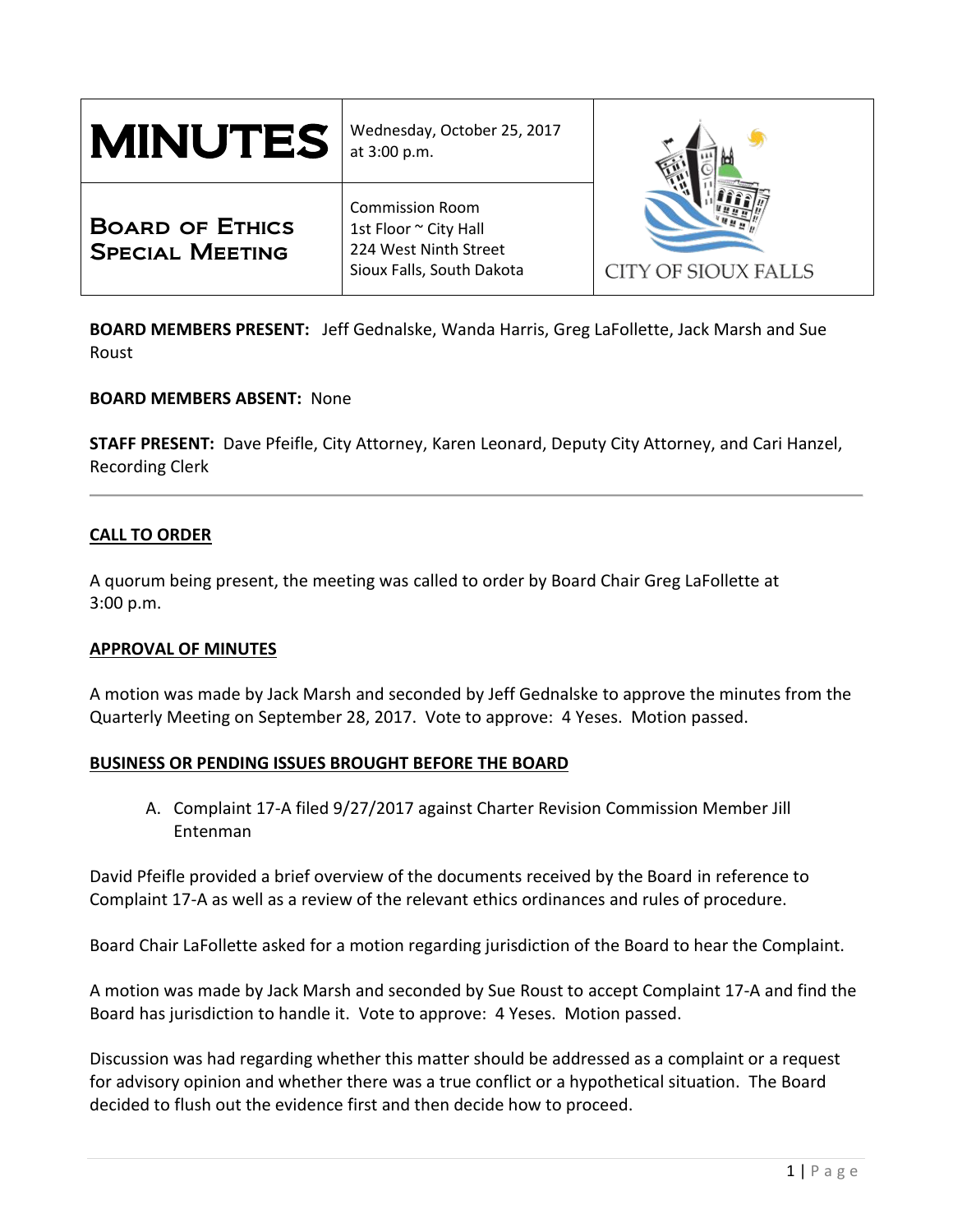Bruce Danielson made a presentation to the Board concerning the allegation in his Complaint questioning whether Jill Entenman, a citizen board member of the Charter Revision Commission whose husband is running for mayor, should continue to serve on the Commission where she could possibly influence the election process by her votes on the upcoming potential Sioux Falls Home Rule Charter Commission decisions.

Mr. Danielson clarified that he intended to file this as an ethics question and not a complaint.

Mr. Danielson further clarified that he is not saying Ms. Entenman has done anything unethical; only that it is possible.

The Board asked Mr. Danielson if he was asking for an opinion whether a conflict exists currently with a citizen board member being married to a candidate for mayor or if it's a potential future conflict if Jim Entenman becomes mayor and Jill Entenman serves on the Charter Revision Commission. Mr. Danielson advised that he was asking for an opinion on both scenarios.

Further discussion was had by the Board regarding acceptable solutions like recusal of a board member if faced with a conflict.

Jill Entenman provided a statement to the Board and entertained questions.

Ms. Entenman reiterated that the Charter Revision Commission does not have final decision making authority. They report their suggestions to the City Council and then the matters are placed on the ballot for a vote of the people.

Mr. Pfeifle explained the role of the Charter Revision Commission and how suggested amendments to the Charter get on the ballot.

At the Board's request, Ms. Entenman reviewed the Charter amendments that were recommended by the Charter Revision Commission and voted on in the last election.

Ms. Entenman was uncomfortable with addressing hypotheticals or "what ifs" but indicated that if there was ever a suggestion of impropriety, she would recuse herself.

The Board thanked Mr. Danielson and Ms. Entenman for their time and testimony.

A motion was made by Jack Marsh and seconded by Wanda Harris to convert the complaint to a request for advisory opinion. Vote to approve: 4 Yeses. Motion passed.

Mr. Pfeifle advised the Board that the only laws or prohibitions regarding relatives of elected officials serving on citizen boards or being employed by the City deal with conflict of interest of a financial nature or the acceptance of gifts or things of value. Mr. Pfeifle advised the Board to focus on Charter Section 7 regarding avoiding the appearance of impropriety. Mr. Pfeifle further advised that there are no prohibitions on the mayor or council member also having a relative employed by the City or appointed to a position or to a citizen board as long as there is no direct supervisory authority over that person.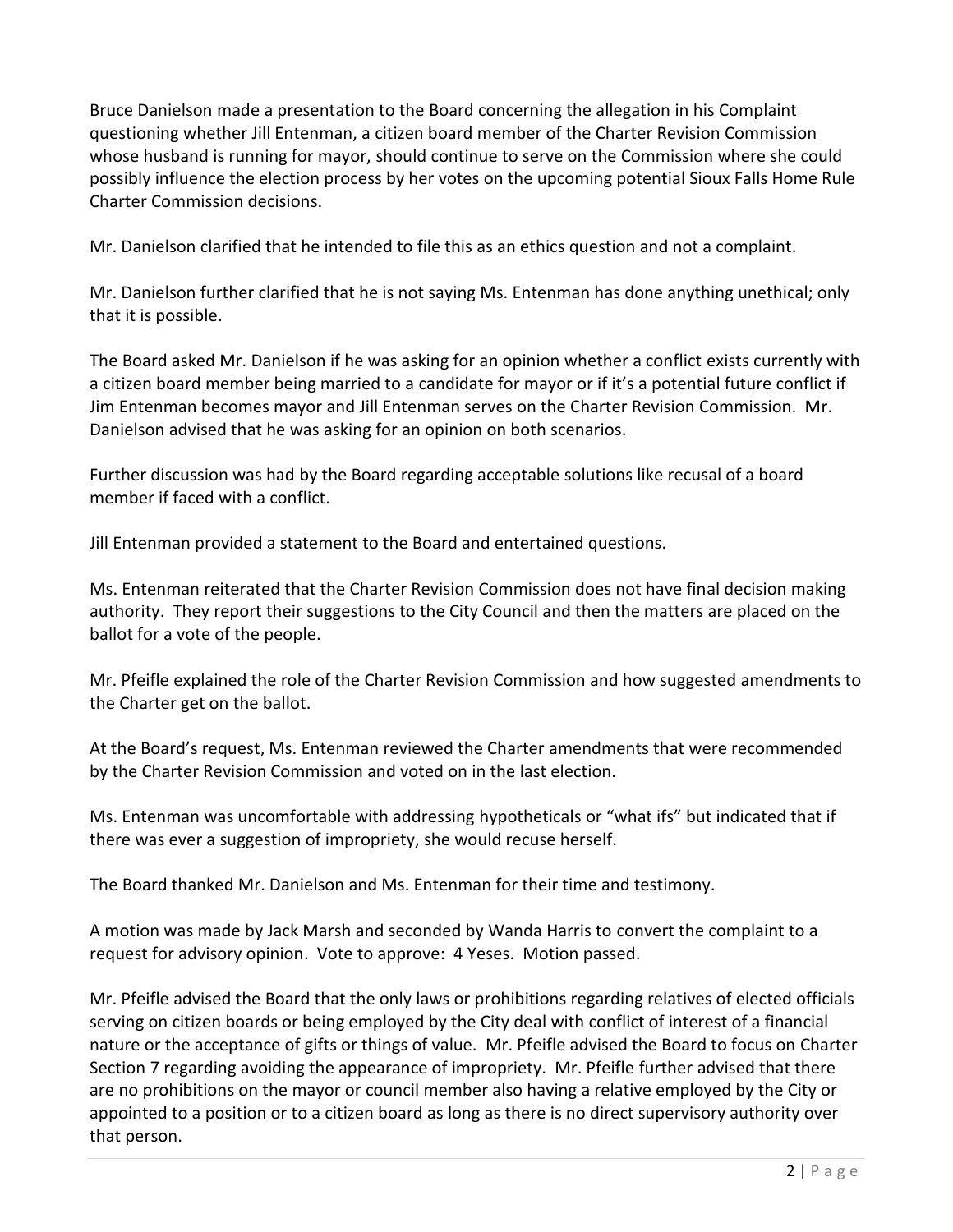Mr. Pfeifle provided the Board with the following documents to aid in their discussions: 1) Resolution 15-15 appointing Jill Entenman to the Charter Revision Commission; 2) Statement of Organization filed by Jim Entenman as a Candidate for Mayor; and 3) election data from 1994 through 2016.

Discussion was had by the Board regarding the facts before them and whether a conflict of interest or an appearance of impropriety could be found.

Mr. Pfeifle advised the Board that in looking at a financial conflict of interest, if the Charter Revision Commission was considering an amendment of Section 2.04 of the Charter regarding elected official compensation, because that could affect Ms. Entenman if her husband were to be elected mayor, then that would be an instance where her recusal would be necessary.

Further discussion was had by the Board.

A motion was made by Jack Marsh that the Board does not find an inherent conflict of interest when the spouse of the mayor serves on an appointed civic board.

Board Chair LaFollette suggested "mayor or mayoral candidate", to which Mr. Marsh agreed.

No comments were made.

Motion died for lack of a second.

A motion was made by Mr. Gednalski to have David Pfeifle draft an advisory opinion finding the following: 1) that the spouse of a mayoral candidate serving on a board does not create an inherent conflict; and 2) that if there is a conflict or recommended change to the Charter that relates to the mayoral election or Article 3 of the Charter.

Ms. Roust suggested finishing the motion with, "that the person should recuse themselves from those issues," to which Mr. Gednalski agreed.

Discussion was had on the motion.

Ms. Roust seconded the motion. Vote to approve: 3 Yeses. 1 No. Motion passed.

The Board discussed Mr. Danielson's concern that there is no form for someone to request an advisory opinion only a form to request a complaint.

The Board confirmed that citizens can file requests for advisory opinions and that the form is available on the Board of Ethics page on the City's website, labelled "Request for Advisory Opinion."

## **NEXT MEETING**

No specific date for the next meeting was scheduled.